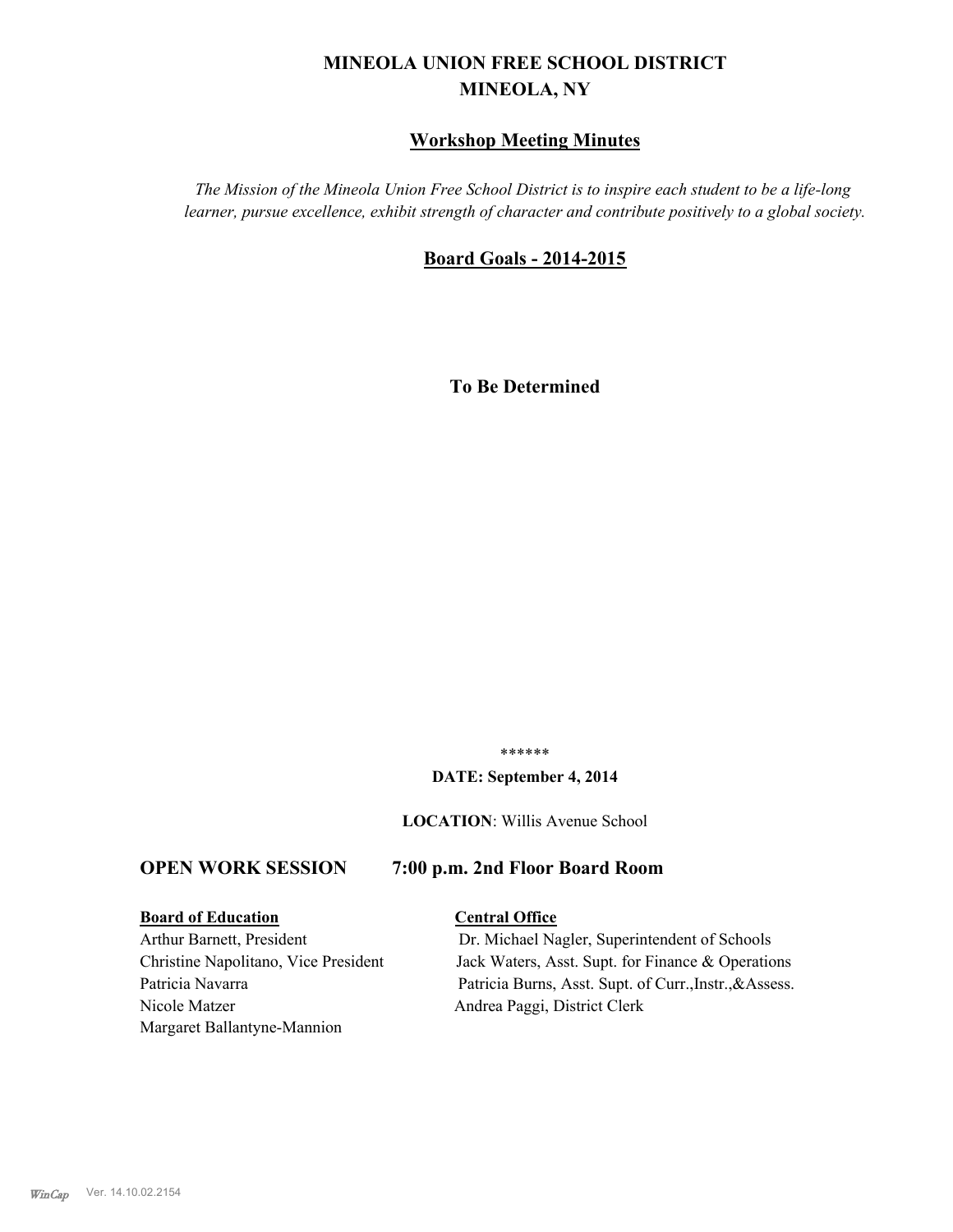**A. Call to Order - 7:05pm B. Pledge of Allegiance C. Reading of Mission-** Artie Barnett **D. Moment of Silent Meditation**

## **E. Dais & Visitor Introductions**

## **F. High School Student Organization Report**

There was no report this evening.

## **G. BOE Reports**

#### **a. Comments from Board Trustees**

Margaret Ballantyne stated that it is nice to see everyone and September is the most wonderful time of the year. Dr. Ballantyne is looking forward to getting to work.

Nicole Matzer agreed with Dr. Ballantyne and wished everyone good luck for a wonderful school year.

Patricia Navarra also agreed with Dr. Ballantyne and Ms. Matzer. She added that it is also nice to see some of the Mineola Alumni on the Hofstra campus. Ms. Navarra shared with the group the opening day words of the President at Hofstra to students and feels that they are relevant to our students as well.

Christine Napolitano loves September, which to her represents fresh starts and new beginnings as well as a lot of hard work. Ms. Napolitano is looking forward to the new school year.

## **b. Comments from Board President**

Artie Barnett looks forward to all that will be accomplished this year and feels that things continue to get better. Mr. Barnett met with a group of Veterans at the American Legion to answer questions regarding the proposed Veterans Exemption. Mr. Barnett explained that the veterans were under the misconception that Mineola had voted against the exemption, when in fact it was tabled until language to the law is clarified. Mr. Barnett explained the District's position to the veterans.

#### **c. Comments from Superintendent**

The Superintendent is excited for the start of the new school year. He has visited many classrooms and overall he found that the girls all stated that they were happy to be back, while the boys were 50/50 on whether or not they were happy to be back.

Dr. Nagler stated that BOCES asked Mineola to host dignitaries from Australia on 9/29. They are looking to observe the use of technology in the classrooms.

The Superintendent stated that he wanted to acknowledge that AJ Hepworth has resigned from Mineola and is now the Principal at Long Island High School for the Arts and Doshi STEM program with Nassau BOCES. Dr. Nagler wished him the best. On September 16th, a survey will be sent out regarding the Summer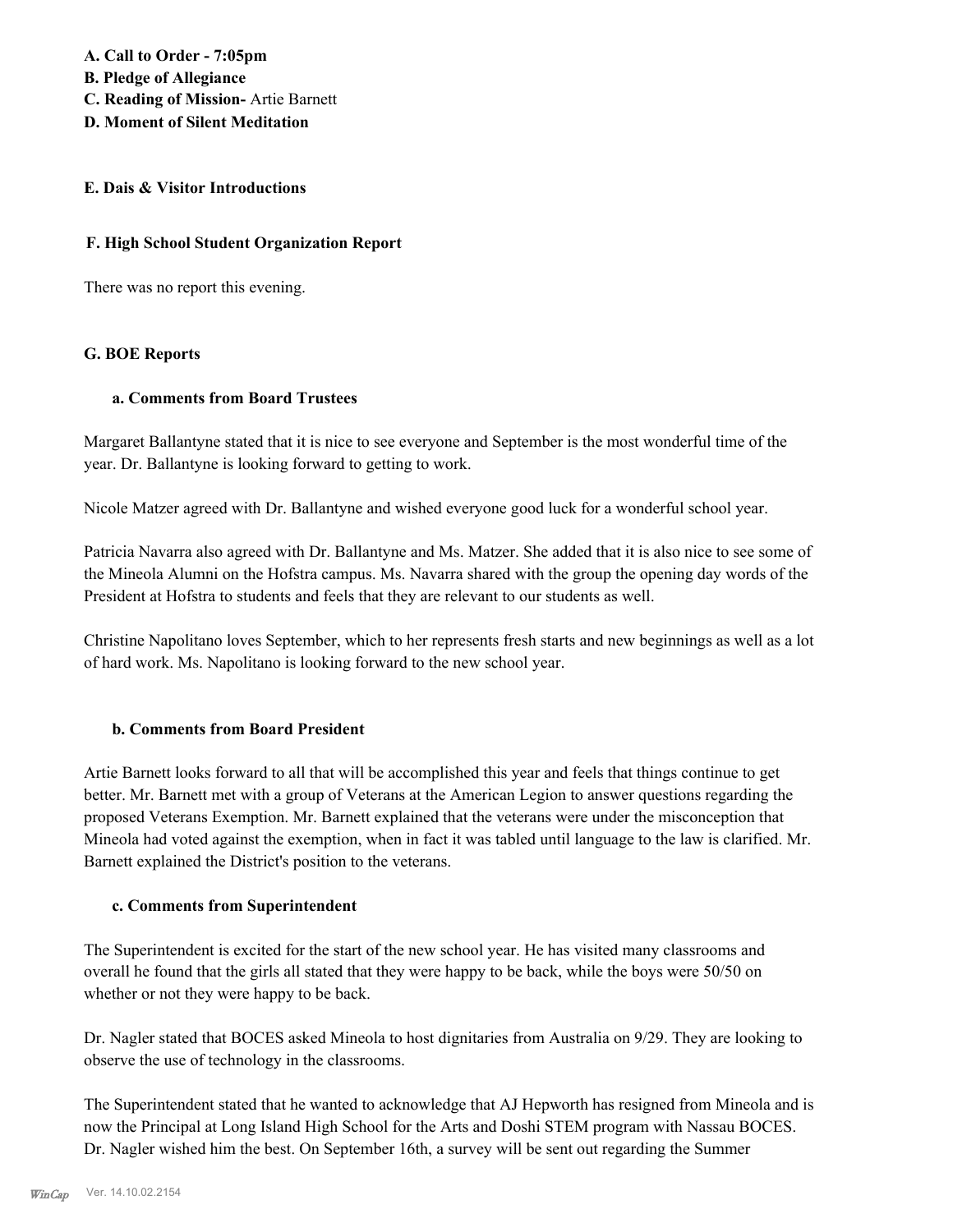Recreation programs and the summer I pads. The survey will be sent to everyone and will be open for two weeks. The Superintendent met with the 32 students interested in the on-line Psychology course. He wanted the students to have a clear understanding of what is involved and how self motivated they will need to be. Dr. Nagler stated that after the presentation, many were still interested. The class will be capped at 15 students.

The Superintendent reported that recently Newsday has run three education articles: State Exams, Teacher Scores and College Courses. He stated that he would like to discuss some problems he noted with each article. Dr. Nagler stated that with regards to the State Exams, proficiency level across all of Long Island were not good. He feels that the article should also look at student growth. He stated that across the county, no school district has shown growth across all grades (when done by cohort). ELA scores were worse than math scores. Dr. Nagler added that in Mineola, students showed growth in Math and there was no negative growth in any grade. He sees this as something to build upon. The article on college courses contains many errors. Mineola's information is all incorrect and the District was not contacted for these numbers. Also, the article incorrectly states that one school district offers 58 AP courses, when in fact there are not 58 AP courses available. This article according to the Superintendent is not accurate and he is very disappointed with the article. The problem with the final article on Teachers' Scores is that it does not represent all teachers, rather those teaching 3rd - 8th grade, which represents approximately 20% of teachers. Dr. Nagler ended by stating that in Mineola, all students made adequate progress and all of our schools are in good standing.

#### **H. Old Business**

Mr. Barnett asked the Board if there was any old business and they had none at this time. Mr. Barnett stated that he would like updates on the various projects within the district. The Superintendent displayed photos of a few of the projects. The Jackson Avenue Cafeteria is up and running at this time and they did not run into any glitches. He stated that overall he is happy with the results in this project. Dr. Nagler next showed pictures of the High School Science lab. He stated that furniture had been purchased with grant money. He is very pleased with the results and now the lab can fit a full class size. The last set of photos was of the Fuel pump and the new section of bus parking. The project is complete and there is a new traffic pattern as well as a new fence outlining the baseball field, which is now safer. Mr. Barnett inquired if there were any problems with the bus routes during school opening. Dr. Nagler and Mr. Waters stated that they had not received any complaints, which is a credit to Mr. Gilberg and the drivers. Mr. Barnett asked if there was any update on the brick pointing project. Dr. Nagler stated that bids opened last Friday and there were only 2 bidders, which he felt may be related to the fact that the bid took place right before the holiday weekend. They were not happy with either bid. Dr. Nagler added that the Meadow and Hampton HVAC were not in the original, due to the fact that we are still awaiting approval. He stated that the approval is expected soon and then we will bid everything. The Superintendent hopes to be able to award the bid at the October Business meeting. Mr. Barnett stated that he received emails regarding the turf field and stated that he would like to look into a feasibility study of fitting both a turf football field as well as a regulation size track on district property. The Superintendent recommends having the architect drawing up some plans and the Board was in agreement. There was no additional old business.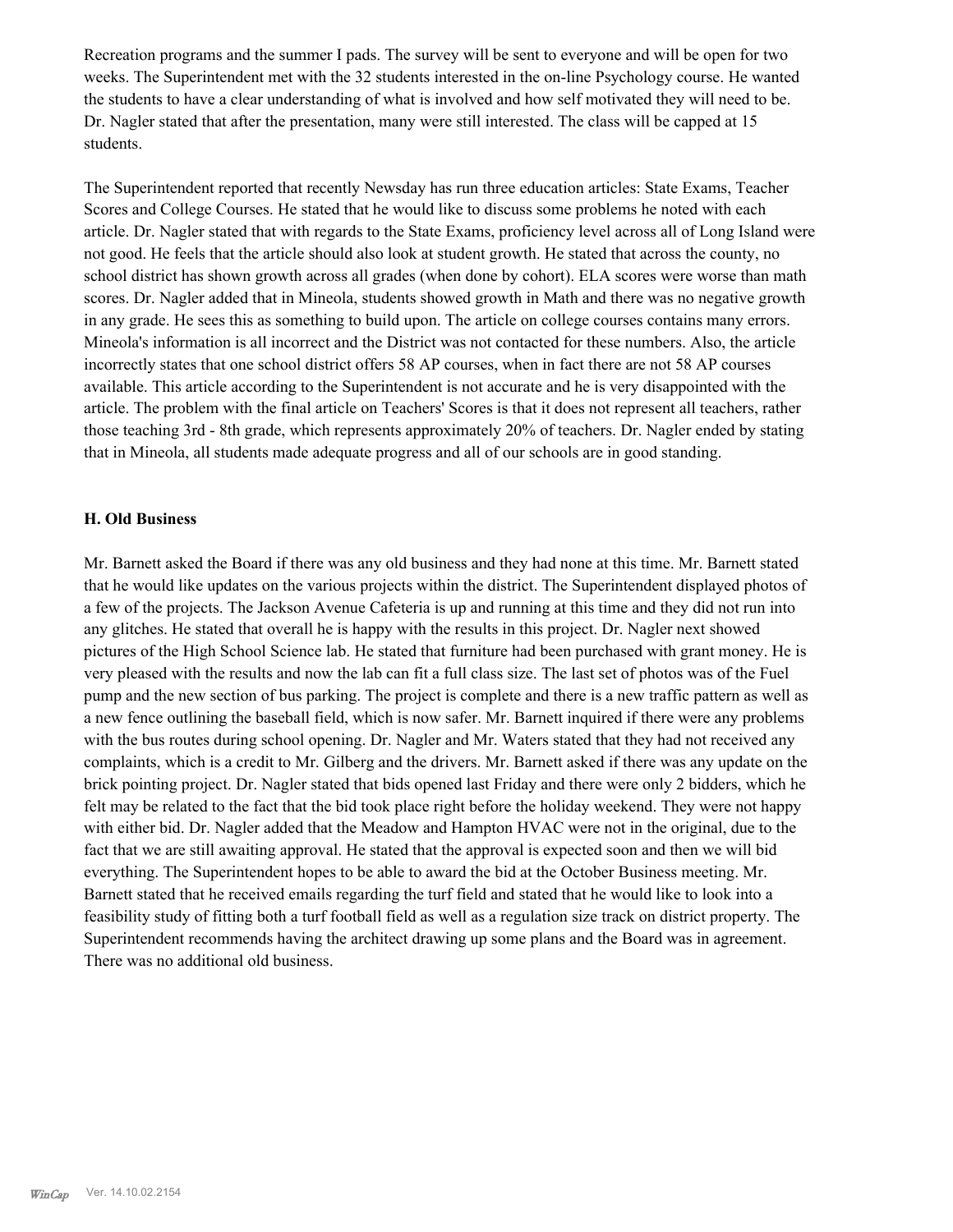## **I. New Business**

Mr. Barnett asked the Board if there was any new business. Ms. Matzer stated that the issue of traffic cameras at schools has been in the news lately and asked if there are any plans for cameras within Mineola. The Superintendent stated that he had to submit information online regarding school times but has not heard any more about it. Mr. Barnett added that he has been surprised by some of the schools not on the list. The Board had no additional new business to discuss.

## **Approval of License Agreement with Portuguese Cultural Society**

**RESOLUTION # 13- BE IT RESOLVED** that the Board of Education approves the license agreement between the Mineola Union Free School District and the Portuguese Cultural Society Julio Dinis, LTD, commencing on September 1, 2014 and terminating on June 30, 2015.

**Motion:** Nicole Matzer **Second:** Margaret Ballantyne

Discussion; The Superintendent stated that this is the same standard lease as the past two years and no changes have been made. Mr. Barnett added that they have been great tenants. There was no further discussion.

| Yes: | Margaret Ballantyne   | No: | None |
|------|-----------------------|-----|------|
|      | Nicole Matzer         |     |      |
|      | Patricia Navarra      |     |      |
|      | Christine Napolitano  |     |      |
|      | <b>Arthur Barnett</b> |     |      |

**Passed:** Yes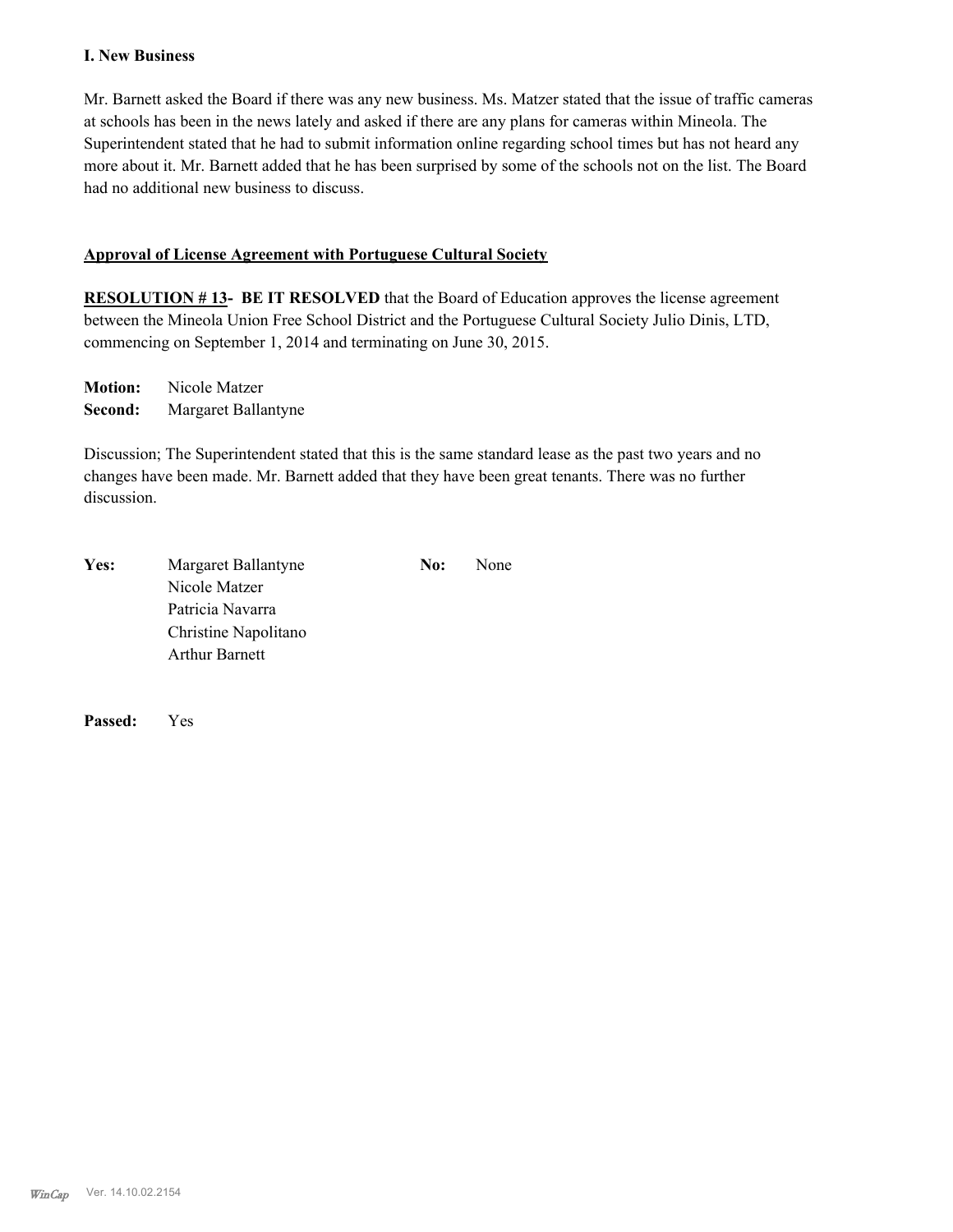## **J. Consensus Agenda**

**RESOLUTION # 14 -BE IT RESOLVED** that the Board of Education approves the consensus agenda items J.1.a. through J.7.a., as presented.

**Motion:** Margaret Ballantyne **Second:** Patricia Navarra

Discussion: The Superintendent stated that item J.2.c Appointment(s) sub teacher per diem- needs to be amended to add #3- Mary Pryor to the list. Mr. Barnett stated that item J.2.c.2 should be amended to reflect all of Katelynn R. Schmidt's employee certifications. Mr. Barnett asked if there were any additional issues. The Board had no other issues. Mr. Barnett stated that there should be one additional amendment to the consensus agenda for Sarah LaSorsa. He stated that it should be reflected that Sarah LaSorsa resigns the P/T (.4) permanent substitute teacher position, effective 10/1/14- 5/31/15, awarded at the 8/7/14 Business meeting. There were no additional comments and the Board was polled for approval of the amendments; all were in favor of amending the consensus agenda. The Board was then polled on the approval of amended Resolution #14.

| Yes: | Margaret Ballantyne  | No: | Arthur Barnett |
|------|----------------------|-----|----------------|
|      | Nicole Matzer        |     |                |
|      | Patricia Navarra     |     |                |
|      | Christine Napolitano |     |                |

**Passed:** Yes

## 1. **Accepting of Minutes**

That the Board of Education accepts the minutes of the July 24, 2014 Business Meeting,and the August 7, 2014 Business Meeting Meeting as presented. a.

#### 2. **Instruction**

- a. Resignation(s)
- That the Board of Education accepts the resignation of AJ Hepworth, High School Science Instructional Leader, effective August 15, 2014. 1.
- That the Board of Education accepts the resignation of Valerie Taylor, Part Time Social Worker (Drug and Alcohol Grant), effective August 10, 2014. 2.
- That the Board of Education accepts the resignation of Laura P. Pombonyo, part time (.2) Home  $\&$ Careers Teacher, effective August 26, 2014. 3.
- b. Appointments Instruction
- That the Board of Education approves the appointment of Jillian Vento, to the position of part time/hourly paid Special Education Teacher at St. Aidan's, effective September 1, 2014 to June 30, 2015. Salary: \$55.04 per hour. 1.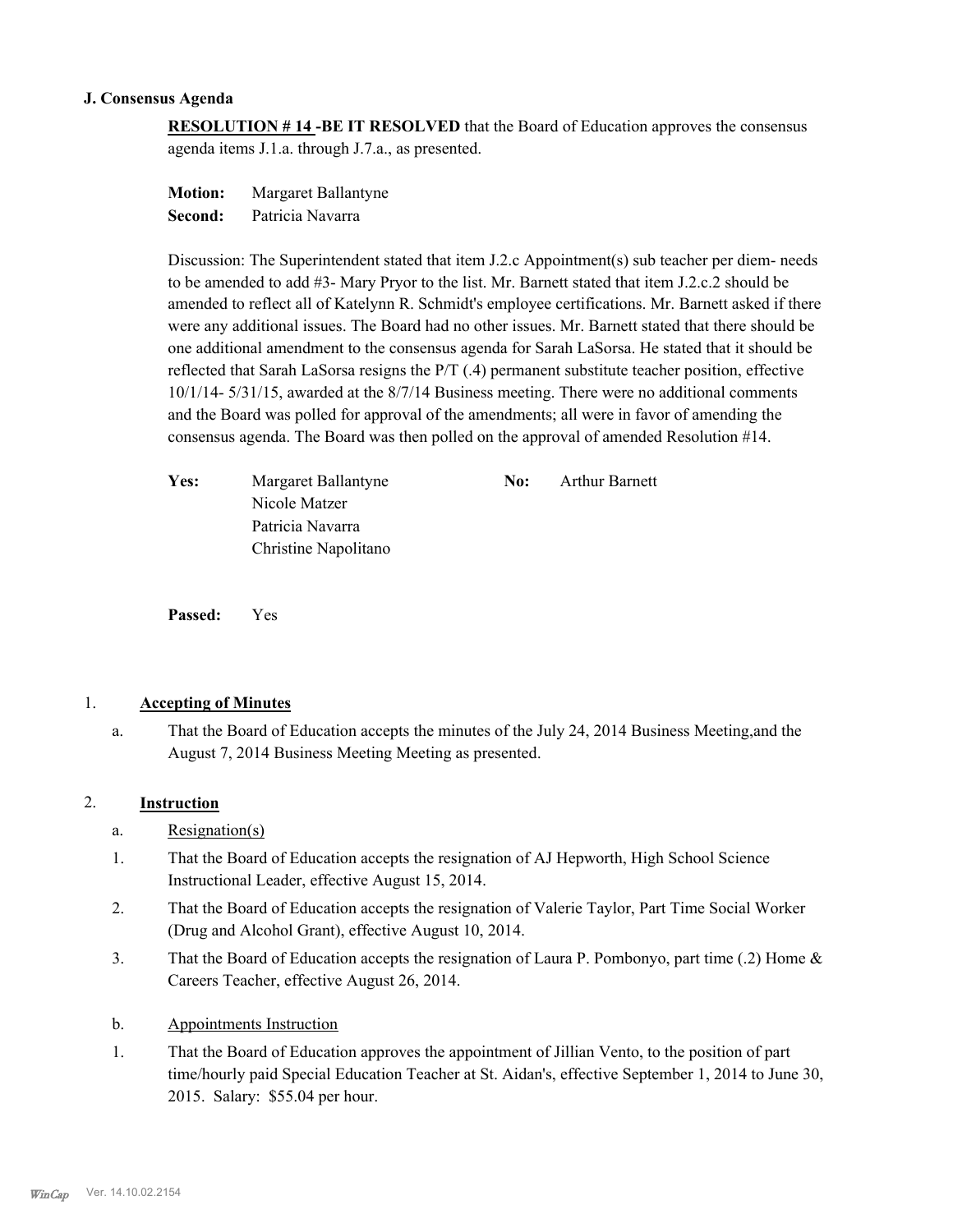- That the Board of Education approves the appointment of Charyn Restituyo, to the position of Probationary Elementary Teacher effective September 1, 2014. Probationary Period: September 1, 2014 to August 31, 2016. Salary: MA+10, Step 8, \$91,152. 2.
- That the Board of Education approves the appointment of Elyse Davidson, to the position of part time (.7) Social Worker (Drug & Alcohol Grant), effective October 1, 2014 to June 30, 2015. Salary: .7 of MA, Step 1, \$68,282 equalling \$47,797 pro rated. 3.
- The Board of Education approves the appointment of Jennie Fahey, to the position of High School STEM Instructional Leader, starting approximately October 1, 2014. Probationary Period: October 1, 2014 to September 30, 2017. Salary: to be determined. 4.
- The Board of Education approves the appointment of Meagan Lyons, to the position of Leave Replacement Teacher for Lisa Balogh at Hampton Street, effective September 1, 2014 to June 30, 2015. Salary: BA, Step 1, \$58,706. 5.
- The Board of Education approves the appointment of Katelynn Schmidt, to the position of part time (.5) Pre-K teacher, effective September 1, 2014 to June 30, 2015. Salary: .5 of \$42,210 equalling \$21,105. 6.
- The Board of Education approves the appointment of Sarah LaSorsa, to the position of Probationary Music Teacher, effective September 1, 2014. Probationary Period: September 1, 2014 to August 31, 2017. Salary: BA, Step 1, \$58,706. 7.
- Appointment(S) Sub Teacher per diem The Board of Education accepts the following individual(s) as Per Diem Substitute Teacher(s) for the current school year, at a daily rate of \$100.00 per day; and retirees at a daily rate of \$125.00 per day.: c.

EMPLOYEE NAME EMPLOYEE CERTIFICATION

1. Jillian Vento SWD (Grades 1-6)

2. Katelynn R. Schmidt Early Childhood Ed(Birth - 2)

- d. Appointments 45 Day Subs
- The Board of Education approves the appointment of Dana McDonough, to the position of 45 Day Substitute Teacher for Maureen Reyhanian, effective September 1, 2014 to on or before June 30, 2015. Salary: Days 1-20, \$100.00, Days 21-39 \$110.00, Days 40-45 \$120, Day 46 contract salary MA, Step 1, \$68,282. 1.
- That the Board of Education approves the appointment of Kaitlin Smith, to the position of 45 Day Substitute Teacher for Maryanne Beach, effective September 1, 2014 to on or before June 30, 2015. Salary: Days 1-20, \$100.00, Days 21-39 \$110.00, Days 40-45 \$120, Day 46 contract salary MA, Step 1, \$68,282 pro rated. 2.
- e. Appointment(S) Perm Sub
- The Board of Education approves the appointment of Jillian Vento, to the position of .8 Permanent Substitute Teacher at Jackson Avenue, effective October 1, 2014 to May 31, 2015. Salary: \$80 per day. 1.
- The Board of Education approves the appointment of Katelynn Schmidt, to the position of parttime (.5) Permanent Substitute Teacher, effective October 1, 2014 to May 31, 2015. Salary: \$50 per day. 2.
- Facilitators That the Board of Education approves the appointment of the following staff for the 2013-2014 APPR Facilitators: f.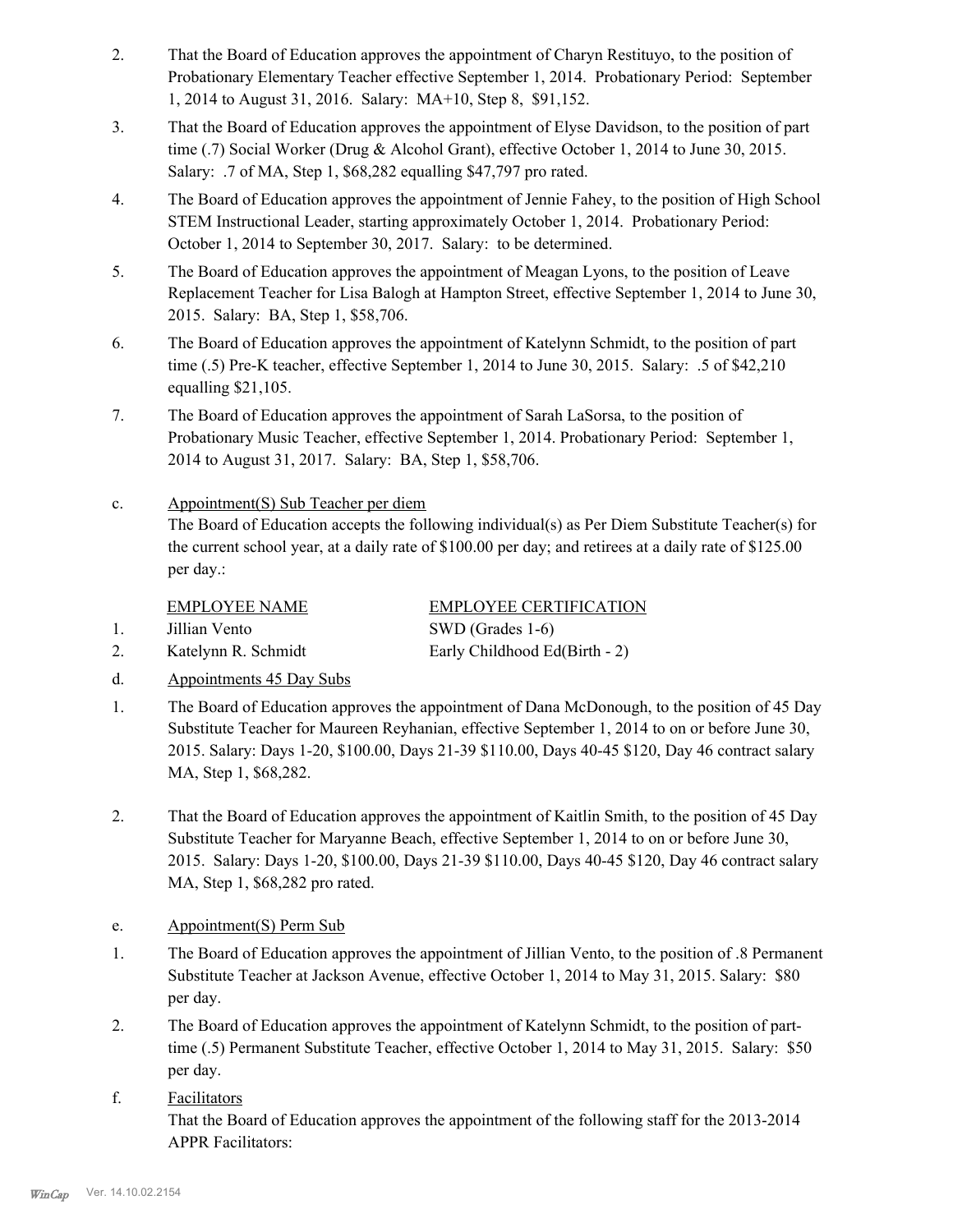| <b>SCHOOL</b> | <b>EMPLOYEE NAME</b> | <b>STIPEND</b> |
|---------------|----------------------|----------------|
| Hampton       | Denise M. Maynard    | \$1,000.00     |
| Jackson       | Janice A. Killelea   | \$1,000.00     |
| Meadow        | Bruce M. Vatske      | \$1,000.00     |
| Middle        | Matthew Deluca       | \$1,000.00     |
| Middle        | Peter J. Carlson     | \$1,000.00     |
| High          | Frank J. Massaro     | \$1,000.00     |
| High          | Suzanne Sabatini     | \$1,000.00     |

#### Appointment(s) Coaches g.

That the Board of Education approves the appointment of the following coaches for the current school year:

| <b>POSITION</b>            | <b>EMPLOYEE NAME</b>    | <b>STEP</b> | <b>STIPEND</b> |
|----------------------------|-------------------------|-------------|----------------|
| Varsity Football           | Daniel Guido            | 3           | \$10,745.00    |
| Varsity Football Assistant | John J. Tortora         | 3           | \$7,344.00     |
| Varsity Football Assistant | Helmut Bohringer        | 3           | \$7,344.00     |
| JV Football Assistant      | Glenn M. Cocoman        | 3           | \$6,314.00     |
| 7/8 Football               | <b>Matthew Antoniou</b> | 3           | \$6,314.00     |
| 7/8 Football Assistant     | Christopher M. Schacca  | 3           | \$5,799.00     |
| 7/8 Football Assistant     | Mario Villa             | 3           | \$5,799.00     |
| <b>Varsity Soccer</b>      | Paulo A. Pereira        | 3           | \$7,848.00     |
| Soccer-Varsity Asst        | Albert Cavalluzzo       | 3           | \$5,350.00     |
| 7th Grade Boys Soccer      | Joseph P. Cerulli       | 3           | \$4,788.00     |
| 8th Grade Boy's Soccer     | Donald A. Leopardi      | 3           | \$4,788.00     |
| Girl's Varsity Soccer      | Katherine P. Bennett    | 3           | \$7,848.00     |
| Girl's Varsity Soccer Asst | Tara M. McDonnell       | 3           | \$5,350.00     |
| Girl's JV Soccer           | Bruce M. Vatske         | 3           | \$5,460.00     |
| 8th Grade Girl's Soccer    | Kevin A. Murphy         | 3           | \$4,788.00     |
| Girl's Varsity Volleyball  | Hyunah Park             | 3           | \$7,848.00     |
| Girl's JV Volleyball       | <b>Hilary Pavels</b>    | 3           | \$5,460.00     |
| Golf                       | Alfred Weidlein, Jr     | 3           | \$4,433.00     |
| <b>Cross Country</b>       | Thomas J. Leninger      | 3           | \$5,460.00     |
| Cheerleadering - Fall      | Laura Kligman           | 1           | \$3,384.00     |
| JV Football                | Mark Miller             | 3           | \$6,825.00     |
| JV Boy's Soccer            | Robert M. Mendes        | 1           | \$4,272.00     |
| 7th Grade Girls Soccer     | Nicholas A. Tonini      | 1           | \$3,935.00     |

Appointment(S) Marching Band Staff h.

That the Board of Education approves the following staff members for the Marching Band:

|     | <b>POSITION</b>                | <b>EMPLOYEE NAME</b>                 | <b>STIPENDS</b> |
|-----|--------------------------------|--------------------------------------|-----------------|
| 1.  | Marching Band Director         | Frank N. Mauriello                   | \$5,050.00      |
| 2.  | Marching Band Asst Director    | Christopher J. Bonacorsa             | \$2,868.00      |
| 3.  | Marching Band Wind Coach       | Timothy M. Doran $(1 \text{ of } 2)$ | \$1,793.00      |
| 4.  | Marching Band Wind Coach       | Erin T. Citrano $(2 \text{ of } 2)$  | \$1,793.00      |
| 5.  | Marching Band Percussion Coach | Kenneth M. Frank (1 of 2)            | \$1,793.00      |
| 6.  | Marching Band Percussion Coach | Chris Rossi (2 of 2)                 | \$1,793.00      |
| 7.  | Marching Band Guard Coach      | Ashley Sandy                         | \$2,151.00      |
| 8.  | Marching Band Guard Coach      | Kevin Merino                         | \$2,151.00      |
| 9.  | Marching Band Guard Coach      | Richard J. Tarantola                 | \$2,151.00      |
| 10. | Marching Band Guard Coach      | Justin Nickell (1/2 stipend)         | \$1,075.50      |
| 11. | Marching Band Guard Coach      | Jack Fiore (1/2 stipend)             | \$1,075.50      |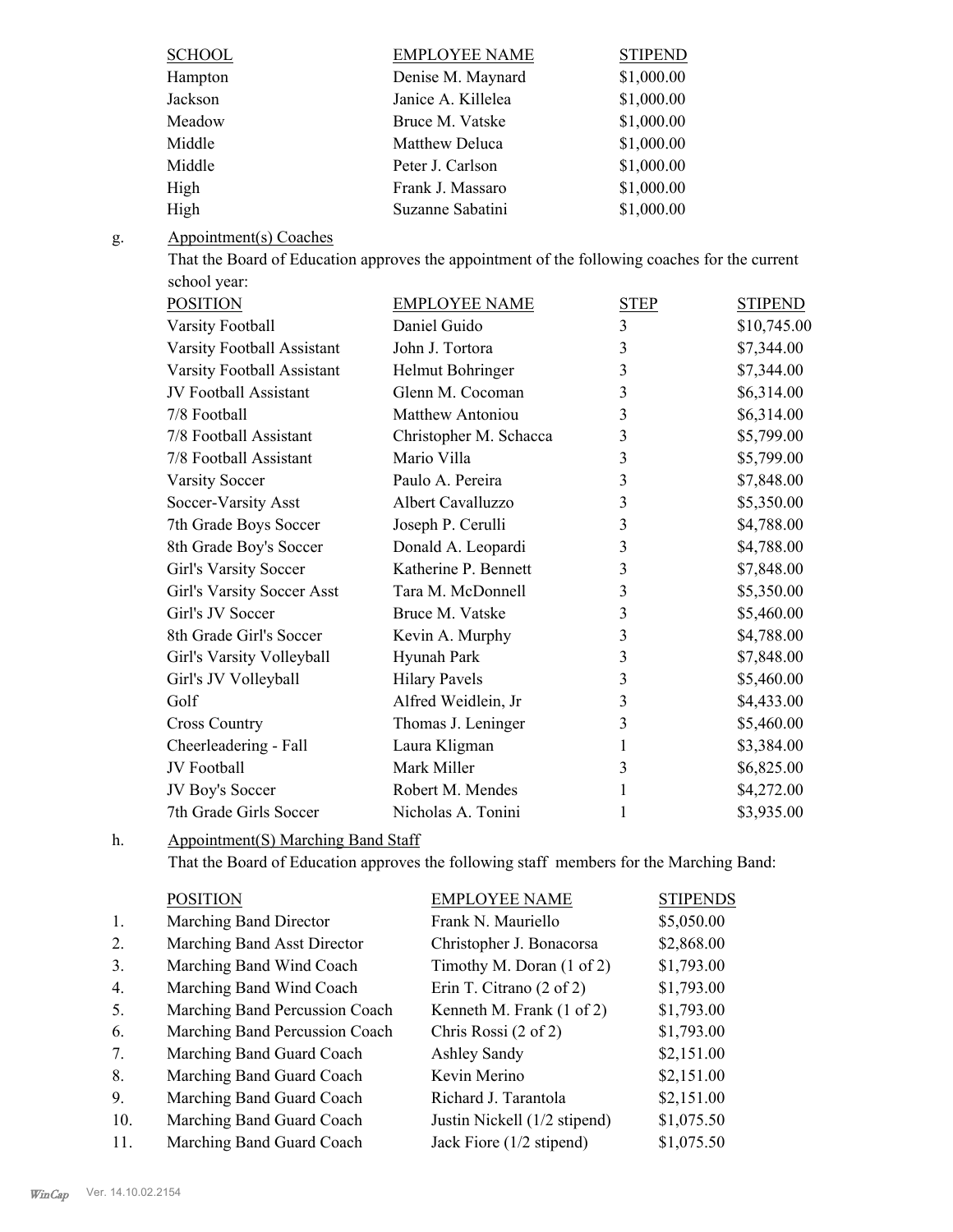|     | <b>POSITION</b>              | <b>EMPLOYEE NAME</b>          | <b>STIPENDS</b> |
|-----|------------------------------|-------------------------------|-----------------|
| 12. | Marching Band Guard Coach    | Nicholas Hall(1/2 stipend)    | \$1,075.50      |
| 13. | Marching Band Guard Coach    | Amy Steinmann(1/2 stipend)    | \$1,075.50      |
| 14. | Marching Band Percussion Dir | John M. Oddo                  | \$2,868.00      |
| 15. | Marching Band Drill Writer   | Michael R. Coppola            | \$4,338.00      |
| 16. | Marching Band Drill Arranger | Frank Mauriello (1/2 stipend) | \$896.00        |
| 17. | Marching Band Drill Arranger | John Oddo (1/2 stipend)       | \$896.00        |
| 18. | Marching Band Guard Director | Nicholas A. Ashley            | \$3,384.00      |
| 19. | Winter Guard Director        | Nicholas A. Ashley            | \$4,303.00      |
| 20. | Winter Guard Asst Director   | Frank N. Mauriello            | \$1,434.00      |
| 21. | Winter Guard Coach           | Ashley Sandy                  | \$985.00        |
| 22. | Winter Guard Drill Writer    | Rachel M. Montanez            | \$3,384.00      |

## 3. **Instruction: Contracted**

a.That the Board of Education approves an agreement between the Mineola UFSD and Fred Robert Bocchino, Heart of Change, consultant to work with Principals and Key Leaders (teachers) for the 2014-2015 school year.

b.That the Board of Education approves an agreement between the Mineola UFSD and Maria Dove, consultant to work with the ESL Teachers for the 2014-2015 school year.

c.That the Board of Education approves an agreement between the Mineola UFSD and Cristian R. Solorza, consultant from Bank Street College of Education to work with Principals and teachers for the 2014-2015 school year.

d.That the Board of Education approves an agreement between the Mineola UFSD and Linda Annapolen, consultant to perform Instructional Coaching with the teachers in Fundations and Professional Development workshops for the 2014-2015 school year.

e.That the Board of Education approves an agreement between the Mineola UFSD and Jesus Fraga, consultant to work with district social workers for the 2014-2015 school year.

f.That the Board of Education approves an agreement between the Mineola UFSD and Perspective Software for the 2014-2015 school year.

## 4. **Civil Service**

- a. Resignation(s)
- That the Board of Education accept the resignation of Andrea M. Paggi, part time Teacher Aide at Meadow Drive School, effective August 22, 2014. 1.
- That the Board of Education accept the resignation of Cindy A. Velez, part time Greeter at Meadow Drive School, effective August 22, 2014. 2.
- That the Board of Education accept the resignation of Lorraine Arras, part time Teacher Aide at the High School, effective September 2, 2014. 3.
- b. Appointments
- That the Board of Education approve the appointment of Andrea Paggi, to the position of part time Typist Clerk in the Pupil Personnel Services Office, effective August 25, 2014. Salary will be \$21.03 on Step 1. Probation is 8 weeks. 1.
- That the Board of Education approve the appointment of Karen Volpe, to the position of 11 month Account Clerk in the Business Office, to replace Patricia Blainey, who retired, effective September 2, 2014. Salary will be \$47,270 on Step 3; probation is 26 weeks. 2.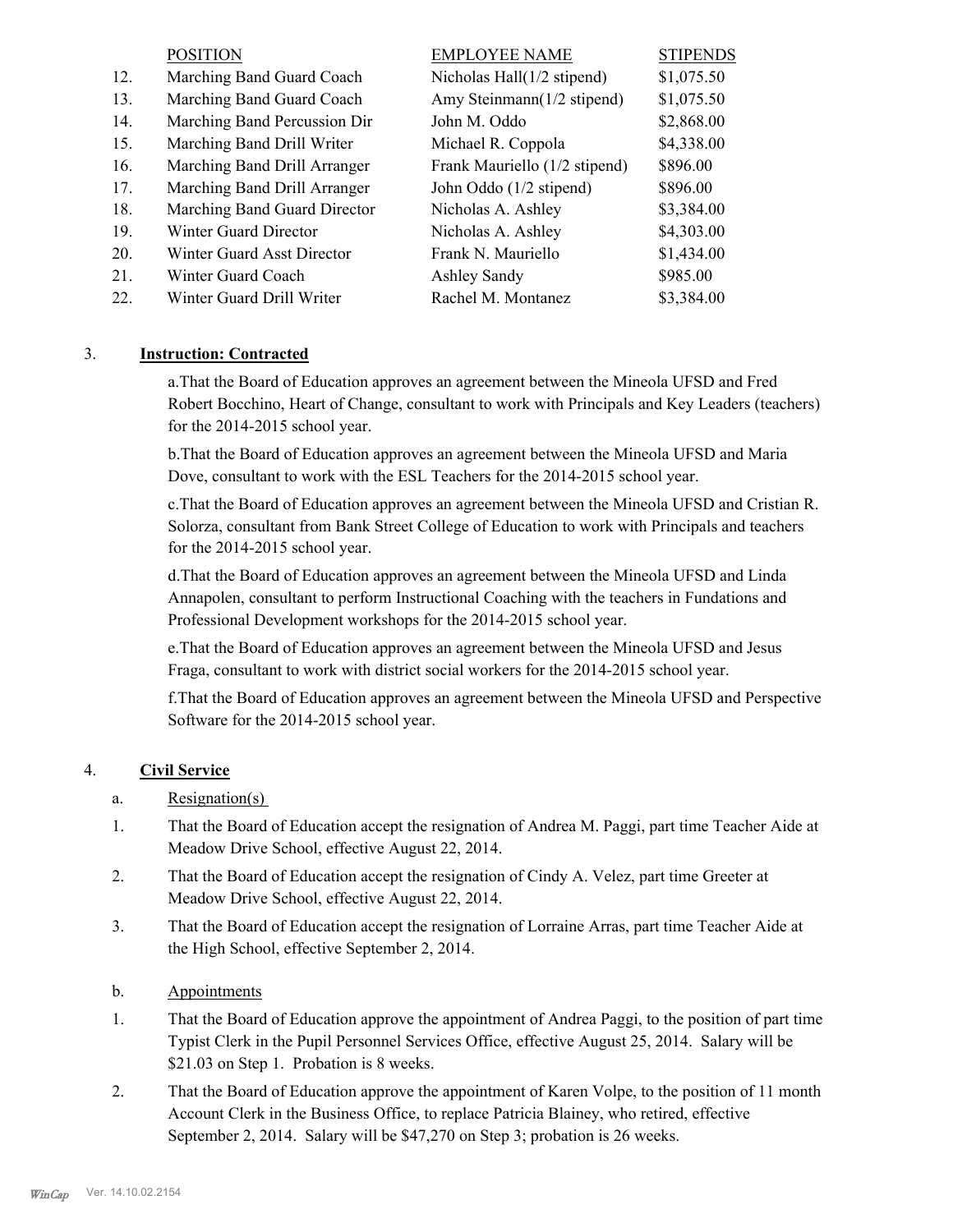- That the Board of Education approve the appointment of Cindy Velez, to the position of 11 month Typist Clerk at Meadow Drive School, to replace Joanne O'Connell, effective August 26, 2014. Salary is \$38,742 on Step 1; probation is 26 weeks. 3.
- c. Leave(s) of Absence
- That the Board of Education approve an extension of a paid Medical Leave of Absence to Gonzalo Gonzalez, Cleaner at the High School, effective August 6, 2014 through October 15, 2014. 1.
- That the Board of Education approve a paid Medical Leave of Absence to Eileen Turano, Teacher Aide at the High School, effective September 2, 2014 through November 3, 2014. 2.
- d. Resignation(s)
- That the Board of Education accept with regret, the resignation of Loretta Sciabarassi, part time Teacher Aide at the High School, for the purpose of retirement, effective September 2, 2014. 1.
- e. Leave(s) of Absence
- That the Board of Education grant a request to Marie Verzi, part time Teacher Aide at Hampton Street School, an Unpaid Medical Leave of Absence, effective September 1, 2014 through September 30, 2014. 1.
- f. Reappointments
- That the Board of Education approve the reappointment of Mary McGuinness, to the position of part time School Nurse, effective September 1, 2014 through June 30, 2015. Salary will be \$23,578.50 on Step 2. 1.

## 5. **Business /Finance**

## a. **Budget Appropriation Adjustment**

1. That the Board of Education approves the acceptance of revenue for the Virtual Summer BOCES Program in the amount of \$6,175.00 and makes appropriation increase adjustments to the following Budget Code: A 2110.490.00.0000.

2. That the Board of Education approves the acceptance of revenue for the Summer Music Program in the amount of \$15,440.00 and makes appropriation increase adjustments to the following Budget Codes: \$12,271.50 into account A 2110.159.00.2400 and \$3168.50 into account A2110.500.00.2300.

## 6. **Other**

a. Salary Increase:

1. That the Board of Education approves the 2% increase for JoAnn Greene, Internal Claims Auditor, placing her annual stipend at \$18,465 for the 2014-2015 school year, effective 7/1/14.

b. That the Board of Education approve a \$2,000 stipend for Kim Baker for the position of Training Instructor for Transportation for the school year 2014/2015.

#### **Business/Finance: Disposal of District Property** 7.

That the Board of Education approves the disposal of the following district property, according to Policy #6900, declaring them obsolete:

a. Bus 84- VIN # 1T7YN4B2341137737- due to numerous electrical problems.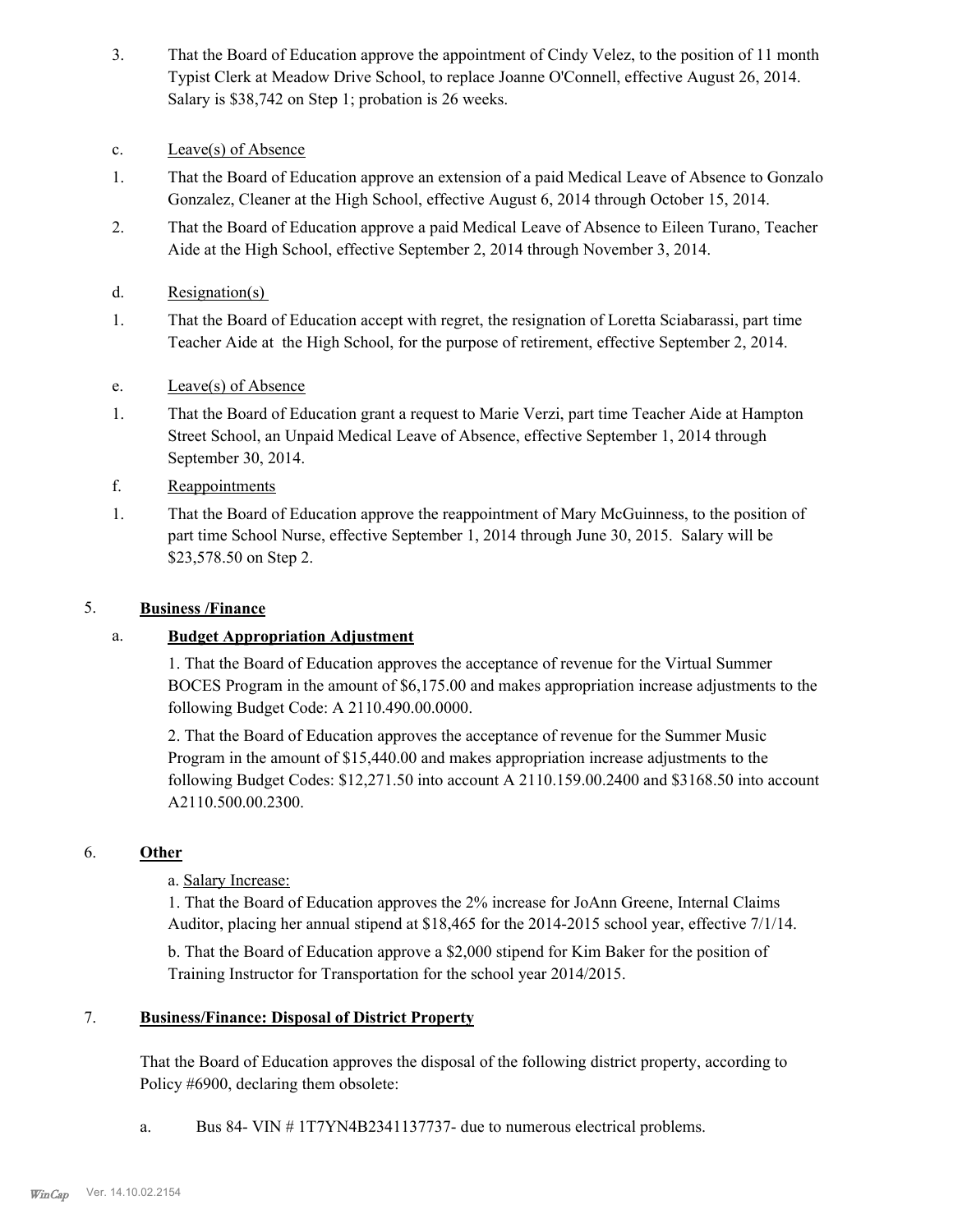#### **K. Superintendent's Report**

Superintendent of Schools' Reports for 9/4/14 Presentations:

1. 2014- 2015 Board Goals

2. Summer School Program (ESY)

Dr. Nagler stated that the first presentation tonight is the "Mineola Summer School Program (ESY)" and introduced Catherine Maiman, Bridget Murphy and Sue Palladino. This presentation can be found on the District website, on the Board of Education page under the heading presentations. Ms Maiman stated the purpose of Special Education is that it sets up supports and services for students and it always looks different. She explained that the reason for the extended school year is to prevent substantial regression. This year's program was made up of both 1/2 day and full day classes. The focus of the half day classes was reading intervention and students were grouped according to needs. The full day classes were comprised of special class students with more global impairments (speech, motor, social, academic and adaptive functioning). Special Class (life skills) is District wide programming spanning from kindergarten through age 21(if needed). Life skills are academic in nature with a focus on generalizing academic skills to real life situations. The next part of the presentation was done by Bridget Murphy and Sue Palladino. Bridget stated that this was her first year as principal and last year, she interned at the program. She made many changes this year. Sue Palladino is the High School life skills teacher. Ms. Murphy described the many types of classes offered this year. There was a new half day- work based class, 4 students were recommended for this program and 3 attended. Five (5) full day classes (8:15am- 1:45pm), 45 students attended (55 were recommended). Four (4) 1/2 day classes (8:15am- 11:15am) - 42 attended (50 were recommended). Related Services (speech, OT, PT, Counseling, Itinerant Hearing/ vision) - 15 students. According to Ms. Murphy, all students had access to I pads. Four full day classes had access to (5) classroom I pads with the Vizzle software. The students that had I pads during the school year also had access during ESY. This year, Ms. Murphy stated that there was improved teacher to teacher communication. All teachers were required to fill out information on the students and binders were put together for each summer teacher. The emphasis of the half day classes was on reading with the continued use of targeted interventions used during the school year. The full day classes focused on ELA, Math and Life Skills. Teachers were able to use I pads and smart boards. Also, as in past years, students continued recess/ lunch, weekly pool trips and drama. Sue Palladino presented on the High School Special class which incorporated life skill activities (school store, community service and community trips). Trips were taken to IHOP, Old Navy and Stop and Shop. Students participated in community service by making sandwiches and cookies for the INN. Ms. Rodocker (speech) pushed into the class to help development of vocabulary related to the various activities. Students had a store, the "Goodie Shop", which was open two days a week and they were able to use a real cash register. The other classes practiced their money skills at the store. They also developed a press release regarding the sandwich making that was included in the Mineola American. The Work Based Learning class took place four days per week and students went to community job sites with a job coach. The work sites included Old Navy, Stop & Shop and Wal-mart. The students also spent one day per week on travel training to the sites. The class went on a trip to IHOP with the money they raised. Students practiced menus, paid the bill and learned about tips. Some other ESY highlights included a trip to Mrs. Domb's farm, end of the summer play and a movie trip. Overall, it was reported by students, parents and teachers that they were happy with the program. Future plans include: student lead IEP's and portfolio development. The goal is independence and career readiness. A brief student video was shown following the presentation. The Board expressed how impressed they were with the summer program and the changes that have taken place making it more goal oriented and meaningful. Ms. Murphy stated that Special education is usually not on display and the students loved having visitors. She added that the feedback from staff was positive. The Board thanked them again for their great job, their patience and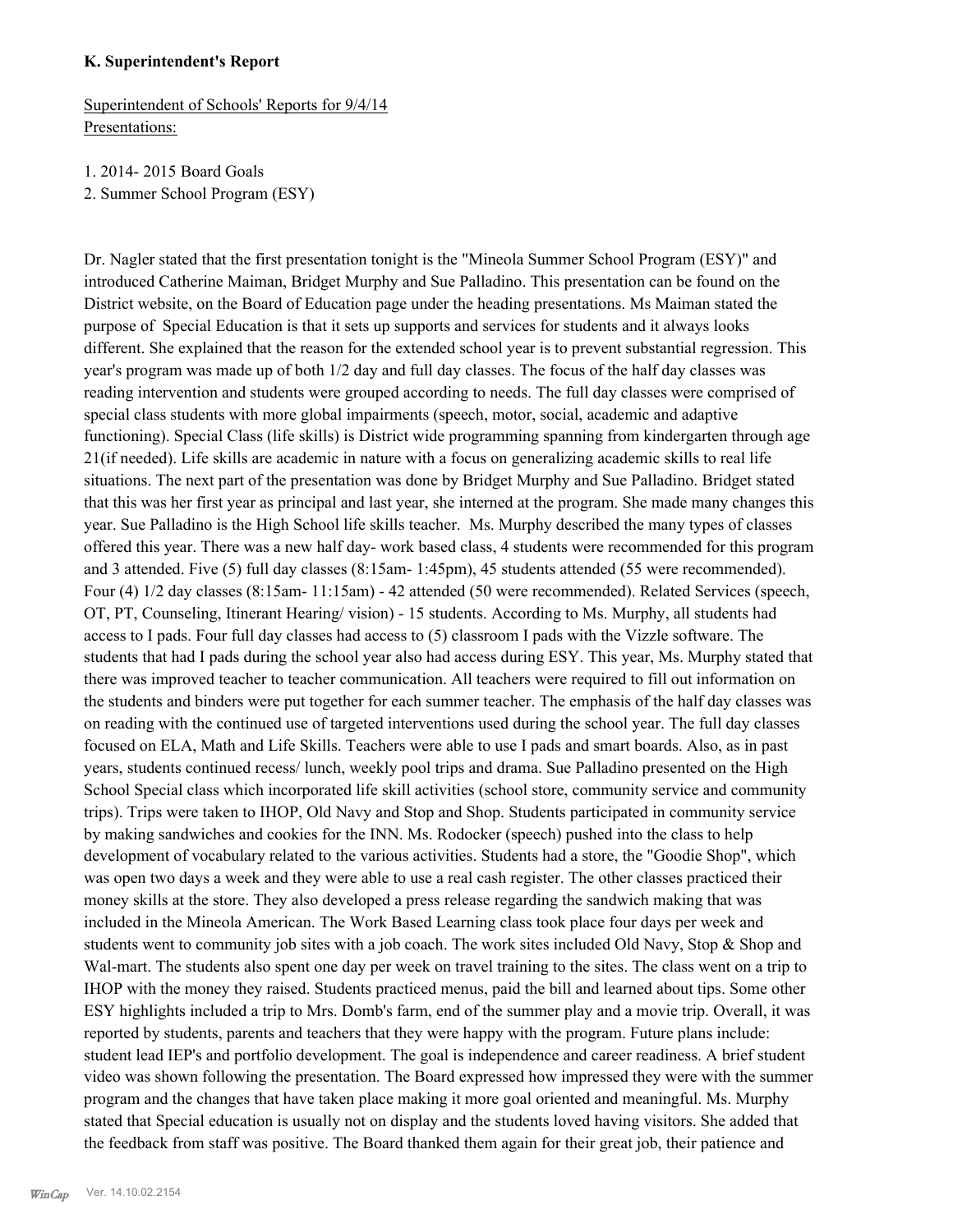enthusiasm. Dr. Nagler also thanked Mr. Puccio from the high school for all he does for the life skills class.

The final presentation was on the 2014- 2015 Board Goals. Dr. Nagler displayed the proposed goals for the group to review. They are as follows:

## *Educational*

- · To continue to align curriculum that assesses specific Common Core standards. These data must track individual student growth in the standards.
- · Develop and implement a 4 year plan to align coursework and partnerships in specific Career and Technical Education (CTE) strands.
- · Explore partnerships with local universities to offer certificate programs to our students during his/her senior year.
- · Continue to develop and encourage students to challenge college level coursework
- Continue to assess the District's Strategic Objectives and report on progress toward those objectives

## *Facilities*

· Explore the feasibility of green technologies as part of the projects associated with our Capital reserve expenditures

## *Finance*

• Not to exceed the allowable tax levy cap while continuing to maintain and enhance all of our programs.

The Superintendent asked the board for their comments. The Board members stated that the second goal under "educational" should be amended with the #4 written out in words and "High School" should be added before coursework. Mr. Barnett stated that goal two under "Educational" keeps the momentum going from the Middle School to the High School. The Superintendent stated that goal 3 under "educational" allows us to plan for students that do not have college in their future. At this time, the Board president opened the floor up to public comments on the Board Goals. A resident/ parent questioned the grammar of goal 4 under "educational". After a brief discussion, it was agreed to change the word "challenge" to "engage in". There were no additional public comments. The Board was in agreement to adopt these 2014-2015 goals.

#### Superintendent Comments

The Superintendent had no additional comments; however he stated that he was in need of an executive session to discuss a personnel matter.